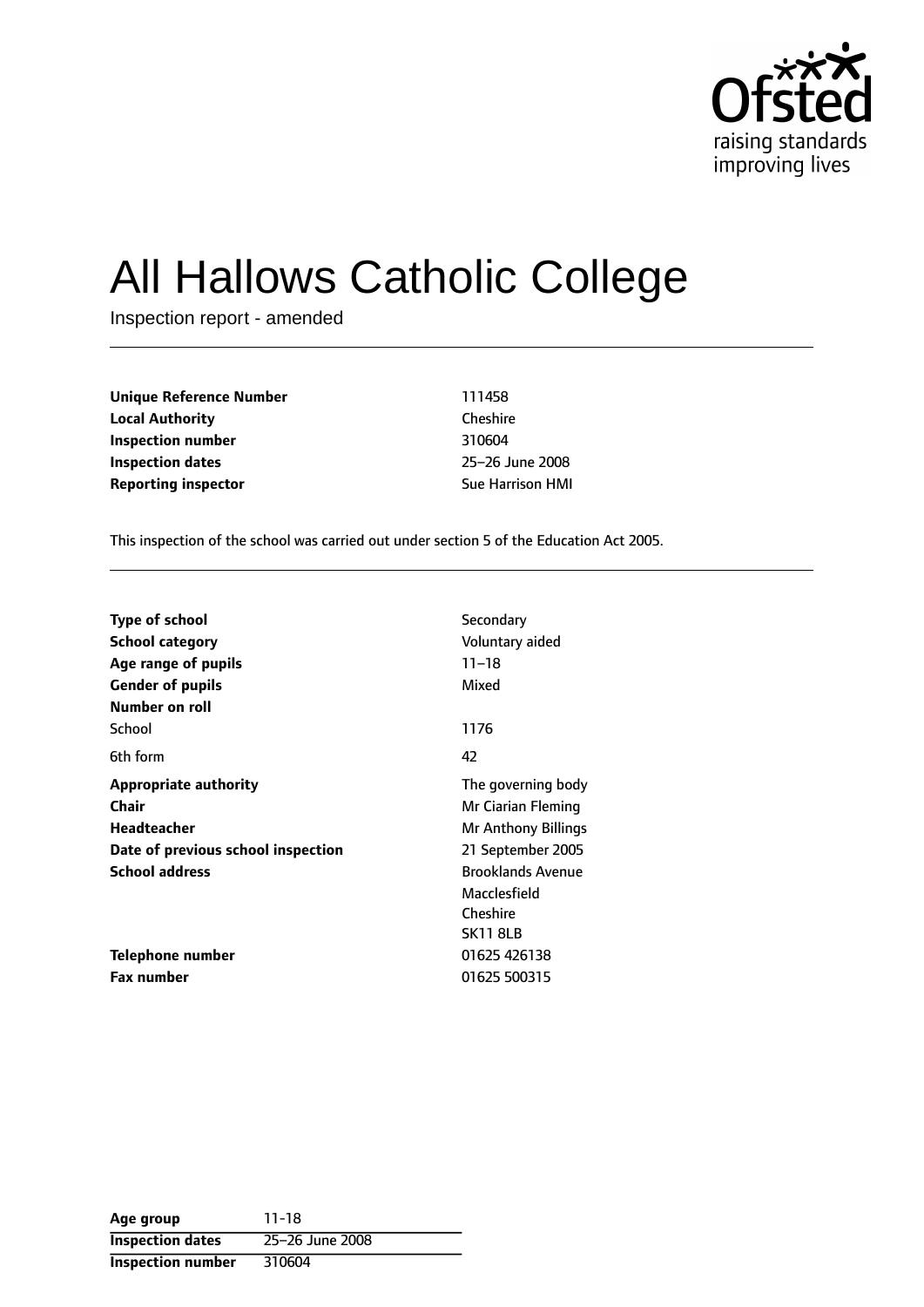# **Amended Report Addendum**

42

© Crown copyright 2008

#### Website: www.ofsted.gov.uk

This document may be reproduced in whole or in part for non-commercial educational purposes, provided that the information quoted is reproduced without adaptation and the source and date of publication are stated.

Further copies of this report are obtainable from the school. Under the Education Act 2005, the school must provide a copy of this report free of charge to certain categories of people. A charge not exceeding the full cost of reproduction may be made for any other copies supplied.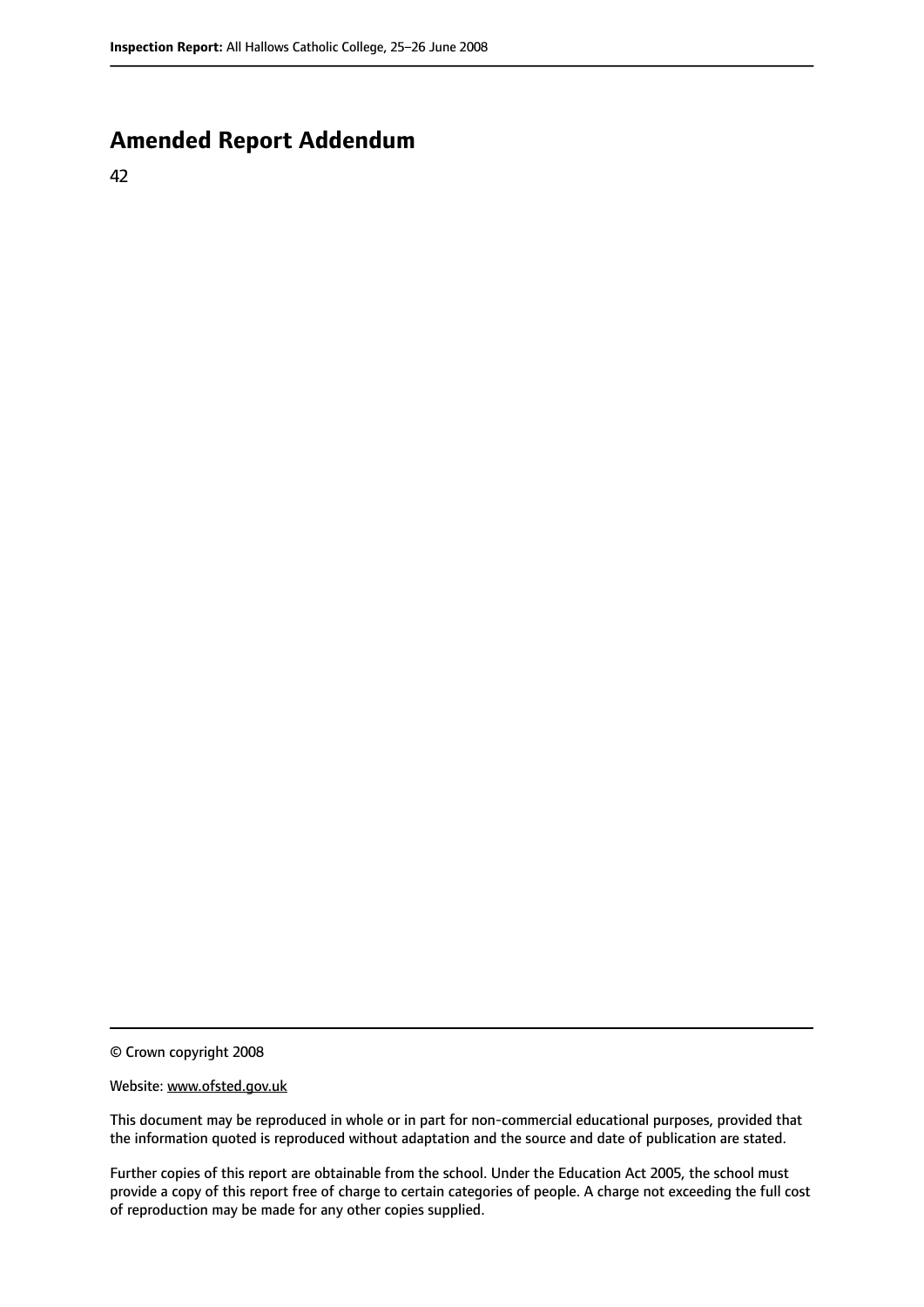# **Introduction**

The inspection was carried out by one of Her Majesty's Inspectors and four Additional Inspectors.

# **Description of the school**

Students attend All Hallows from a wide range of backgrounds. A large proportion are from advantaged areas and this is reflected in the low percentage of students eligible for free school meals. However, an increasing number of students are drawn from areas of social disadvantage. A small proportion of students are from minority ethnic backgrounds. Students enter the school with above average attainment based on their scores in national tests at the end of Key Stage 2. The proportion of students with learning difficulties and/or disabilities is well below the national average. All Hallows offers a faith-inspired education for the children of Catholic parents and others who are in sympathy with its aims and values. Around 65% of the student population is of Catholic heritage. The school became a specialist college for 'Business and Enterprise with Ethics' in September 2007 and is now called All Hallows Catholic College.

## **Key for inspection grades**

| Outstanding  |
|--------------|
| Good         |
| Satisfactory |
| Inadequate   |
|              |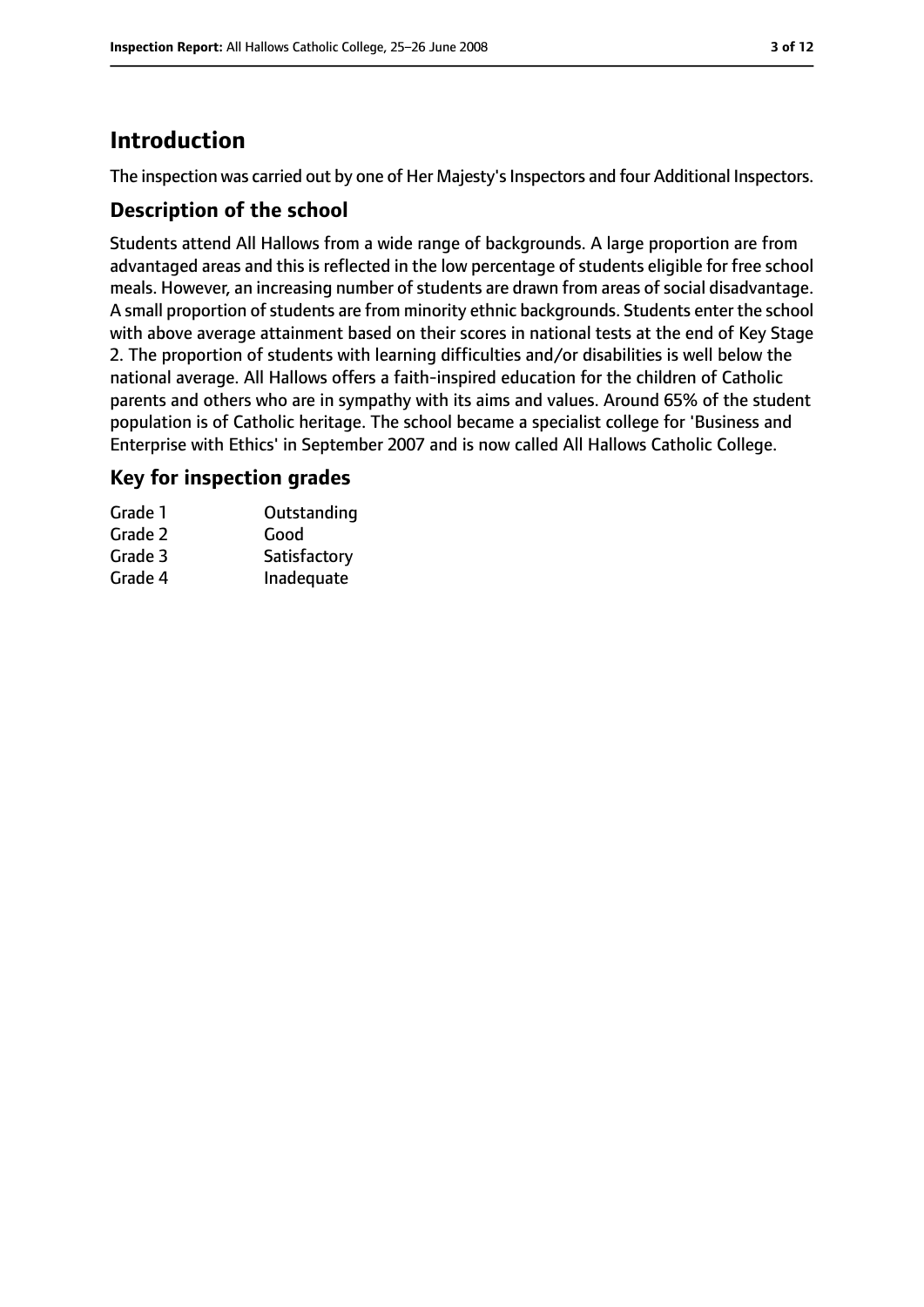# **Overall effectiveness of the school**

## **Grade: 2**

All Hallows has improved significantly in recent years and its overall effectiveness is now good. The senior leadership team has successfully addressed many of the issues that were identified at the previous inspection. In particular, the quality of teaching and learning has improved this year and is now good.

The standard of students' work is above average and students achieve above average results in national tests and examinations. In 2007 the proportion of students who gained five or more GCSEs at grades A\* to C rose to 72%. This represented satisfactory progress against their starting points. Students are now making good progress in the majority of lessons. The improvement in teaching and learning is very recent and it is too early to see the impact of this in terms of the progress students make across their whole time at the school. Students in the sixth form achieve well; they made good progress in 2007 and are continuing to do so.

Students' personal development and well-being are good in the main college and outstanding in the sixth form. The Catholic ethos helps to foster very good spiritual, moral, social and cultural development. Student contribution to college life and the wider community is excellent. They have a very good understanding of living healthily and staying safe. Attendance and behaviour have both improved in recent years and are now good. The college is using its business specialism well to prepare students for when they leave. The majority of students enjoy coming to the college and are well motivated, and in the sixth form these aspects are outstanding.

Students receive good care, guidance and support. Pastoral support is particularly strong. Support systems for students with learning difficulties and/or disabilities are very effective and these students make good progress. Students receive good quality information and advice to help inform their course choices and their progress into further education and employment. Academic guidance is excellent in the sixth form; it is satisfactory and improving in the main college.

The leadership team has been strengthened in recent years and leadership and management are good. The headteacher and senior team provide strong and effective leadership. The overwhelming majority of parents are very supportive of the college and many commented on recent improvements. Since the previous inspection there have been improvements in attendance, teaching and learning, and the curriculum. The college is using its specialist status extremely well to improve the whole school in terms of teaching techniques, resources for learning, and motivation of students. The senior team is rigorous in its self-assessment of the college, it has proved effective in addressing issues, and there is good capacity for further improvement. The senior team is aware that academic targets set for individual students have not been sufficiently challenging, particularly for the higher attainers, and this is being addressed for next year. At subject level, there is some inconsistency in the quality of management: for example, the understanding and analysis of student achievement data to bring about improvement varies too much.

# **Effectiveness of the sixth form**

## **Grade: 2**

The overall effectiveness of the sixth form is good. Students are very enthusiastic about lessons and other activities. They thoroughly enjoy coming to college, they attend well and a high proportion complete their courses. Teaching and learning are good; students work hard in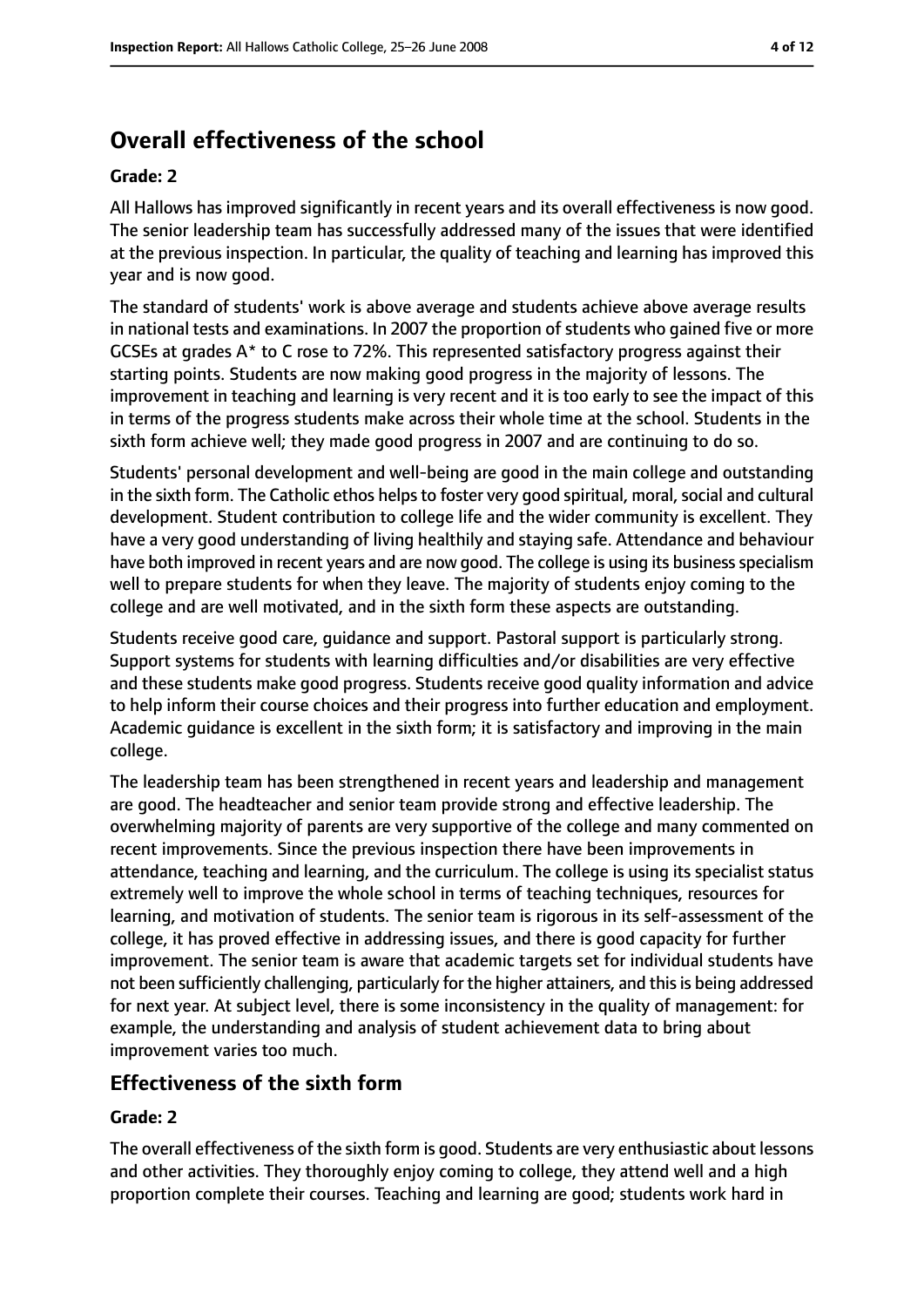lessons and speak very highly of the support they receive from tutors. Teachers are skilful at developing the students' confidence to become more independent learners. Examination results are above the national average and the proportion of students achieving grades A to B at GCE A level is above average. The progress students make against their starting points on joining the sixth form is good in most subjects and outstanding in the vocational specialist provision. Personal development is outstanding. Students play a very active role in the school and contribute well to the wider community. They provide excellent support for younger students and organise a range of activities to enhance the curriculum and to raise money for external causes. The curriculum has developed well in recent years to meet a wider range of needs and there are plans to introduce further options in September 2008. Students gain valuable skills in time management and teamwork, which prepare them well for when they leave the sixth form. They receive excellent care, quidance and support. Systems for target setting and academic guidance are stronger than in the main college, which ensures students are being stretched to achieve well in most subjects. There are excellent guidance systems to prepare them for when they leave college and progression rates to higher education are very high. The sixth form is well led and managed, with robust performance management and appropriate strategies to bring about further improvement.

## **What the school should do to improve further**

- Ensure the higher academic targets being put in place for individual students, particularly the higher attainers, are achieved.
- Improve consistency in terms of the effectiveness of management at subject level

# **Achievement and standards**

#### **Grade: 3**

#### **Grade for sixth form: 2**

Student achievement is satisfactory and improving in the main college and good in the sixth form. The standard of work is above average. Students make satisfactory progress against their starting points but do not always reach their full potential. This is particularly the case for higher attaining students. The college generally achieves better than average results in public examinations. In 2007 the proportion of students gaining five or more GCSE grades at A\* to C was 72%, a considerable improvement on the previous year. The proportion achieving five or more higher grades including English and mathematics is above the national average. Key Stage 3 results are also above the national average. The college is taking vigorous action to address the issue of student progress. Improvements have been made in attendance and teaching and learning. All students are aware of their targets and the college is beginning to make these targets more challenging. Students now make good progress in most lessons but the recent improvement in teaching and learning has not been in place long enough to impact sufficiently on overall student progress.

Achievement in the college's specialist subjects is generally good and the impact of the specialism is evident more widely across the whole college in terms of better attendance and motivation to learn. Students with learning difficulties and/or disabilities are well supported and the majority of these students make good progress.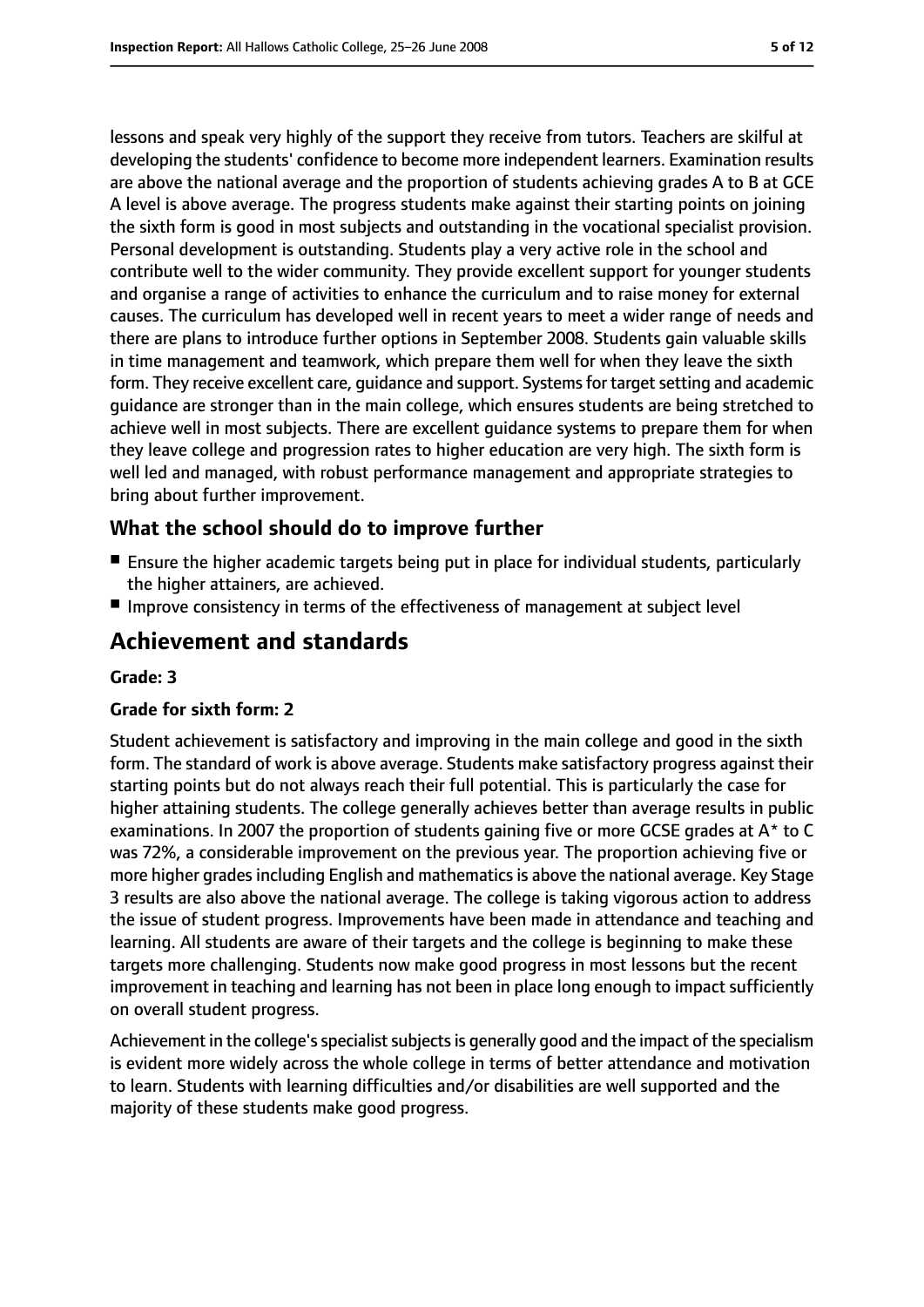# **Personal development and well-being**

#### **Grade: 2**

#### **Grade for sixth form: 1**

The quality of personal development and well-being in the main college is good with some outstanding features. It is outstanding in the sixth form. Overall, students' spiritual, moral, social and cultural development is outstanding. This is underpinned by a strong Catholic ethos that permeates all aspects of students' experience. The college's 'Leading Aspect Award' recognises the high priority given to ethical issues and the excellent procedures for promoting inclusion. One student said, 'The college has changed me and I feel more confident and a lot happier.' Because relationships and attitudes are characterised by mutual respect, students feel safe, secure and valued. Effective strategies, particularly the impact of the inclusion and isolation units, have raised attendance levels and reduced the number of fixed term exclusions. The great majority of students behave well, both inside and outside the classroom. Instances of unacceptable behaviour are swiftly and constructively dealt with. Students are exceptionally well integrated into consultative processes that evaluate teaching and learning and contribute to decision-making. The college council is a significant force in developing these aspects and enables students to make a positive contribution to the college community. Similarly, older students play a big role in supporting the well-being of students in their early years at the college. Students adopt healthy lifestyles, both in terms of eating and exercise, and are very well informed about health and safety issues. The college ensures that pupils are well prepared for the world of work and their future economic well-being

# **Quality of provision**

## **Teaching and learning**

#### **Grade: 2**

#### **Grade for sixth form: 2**

The quality of teaching and learning in both the main college and the sixth form is good. The prime focus of the college's improvement strategy has been to improve the quality of lessons. There is a regular and rigorous programme of lesson observation by managers and intensive staff training. As a result of these measures, the senior leadership team recently concluded that the majority of teaching and learning is now good or better and inspectors agree with their judgement. Year 10 and Year 11 students told us how much better they are taught now than when they first came to the school. There is evidence that this is beginning to impact positively on student progress.

The college has improved teaching and learning in several ways. The majority of lessons are very well planned with activities that ensure students are engaged and remain on task. As a result, they behave well in most lessons. Techniques to check students' understanding are varied and effective. Another aspect of the college strategy wasto improve the use of computers, and information technology is now used well as a teaching and learning tool inside and outside the classroom. The needs of students with learning difficulties and/or disabilities are well understood. Such students are well supported in class and they make good progress.

In a minority of lessons, especially those involving mixed ability groups, there isstill insufficient planning to ensure that all students achieve at a level appropriate to them. Where the work is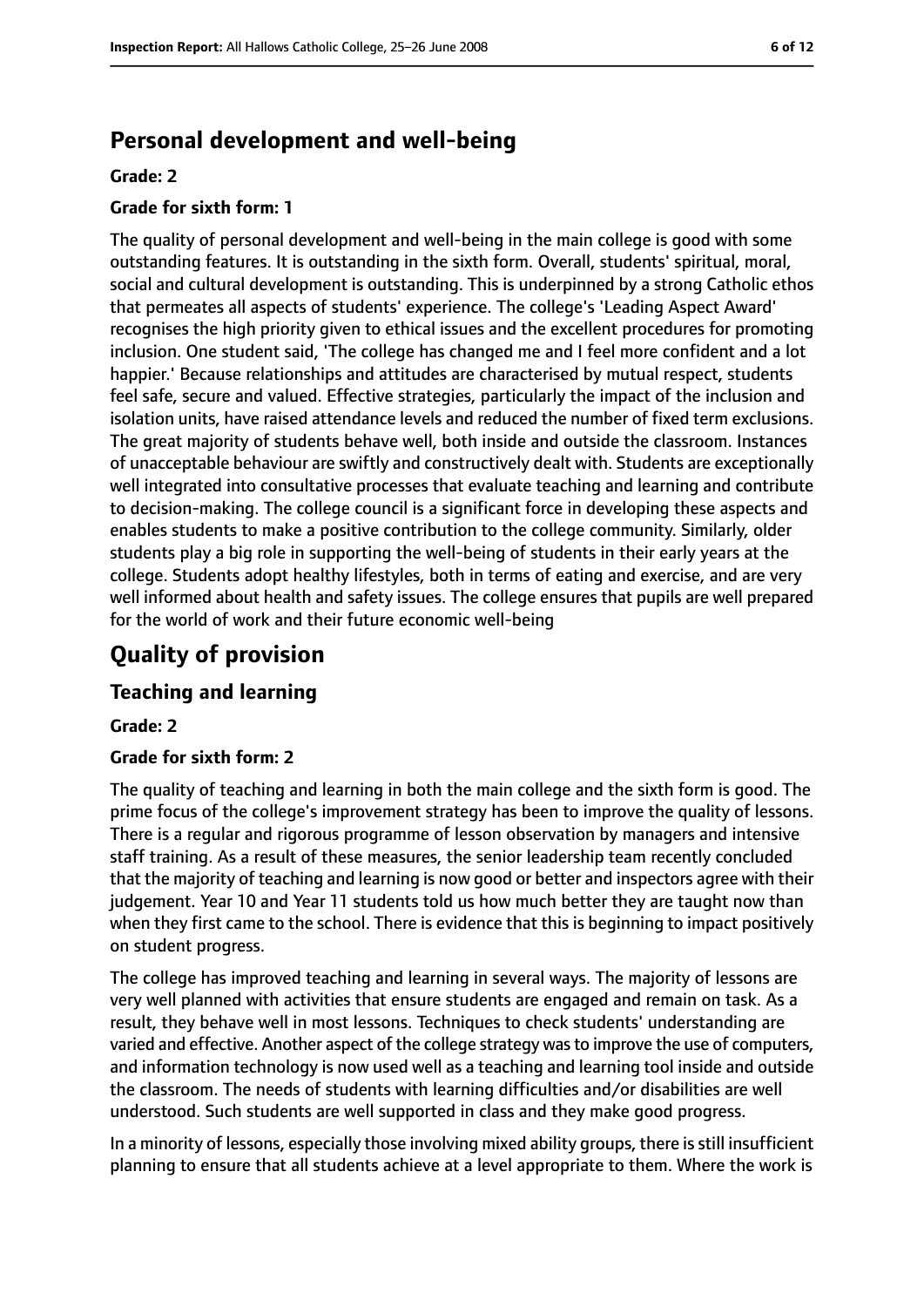not challenging enough, students, particularly the higher attainers, do not make as much progress as they could.

Students' work is assessed regularly. However, there are some inconsistencies in the way marking is used to guide students. Homework, and learning material for students, is available for parents to view on the college's impressive web-site.

## **Curriculum and other activities**

## **Grade: 2**

#### **Grade for sixth form: 2**

Inspectors agree with the college that the curriculum, both in the main school and in the sixth form, is good. Members of the English department serve as Year 7 tutors and time is allocated for them to boost literacy skills. Key Stage 4 work begins in Year 9 which helps students stay focused after completing the national tests at the end of Key Stage 3. The college has increased its range of GCSE courses and it offers a number of vocational courses and key skills based qualifications to meet the varied needs of students. Higher attaining students can take a second language from Year 8. The percentage of students taking a GCSE modern foreign language exceeds national targets.

The curriculum is enriched by a programme of visits related to learning, enterprise, culture, sport and recreation. Students enjoy these additional activities and the level of participation is good. There are good opportunities outside lessons to help students in the completion of homework and coursework. The curriculum increasingly reflects the college's specialism. This includes provision to develop work-related skills and prepare students for their future education and employment. 'Enterprise Week', for example, was used to launch a variety of individual and community learning challenges. The college's work in this area and in encouraging its students to accept responsibility and take initiatives is recognised by a Leading Aspect Award.

## **Care, guidance and support**

#### **Grade: 2**

#### **Grade for sixth form: 1**

The college provides good care, support and guidance. It is outstanding in the sixth form. Students feel safe from bullying and confident in the college's clear commitment to promoting respect and care for all. Arrangements to support vulnerable students and those with learning difficulties and/or disabilities are very good. The guidance these students receive is sensitive and very well coordinated. Procedures for safeguarding and child protection meet government requirements. Students are confident that they can turn to adults and senior students for confidential support if the need arises. Parents and students are appreciative of this aspect of provision. Parents are well informed about academic and pastoral progress. Academic guidance is satisfactory and improving. In most cases students are aware of how well they are doing and what they need to do to improve. Guidance arrangements as students move from one stage in their education to the next are thorough. Students feel they are given valuable information, advice and support when considering the range of alternatives open to them. The very high proportion of students who opt to continue with their education after completing Year 11 reflects very well on their experience at All Hallows.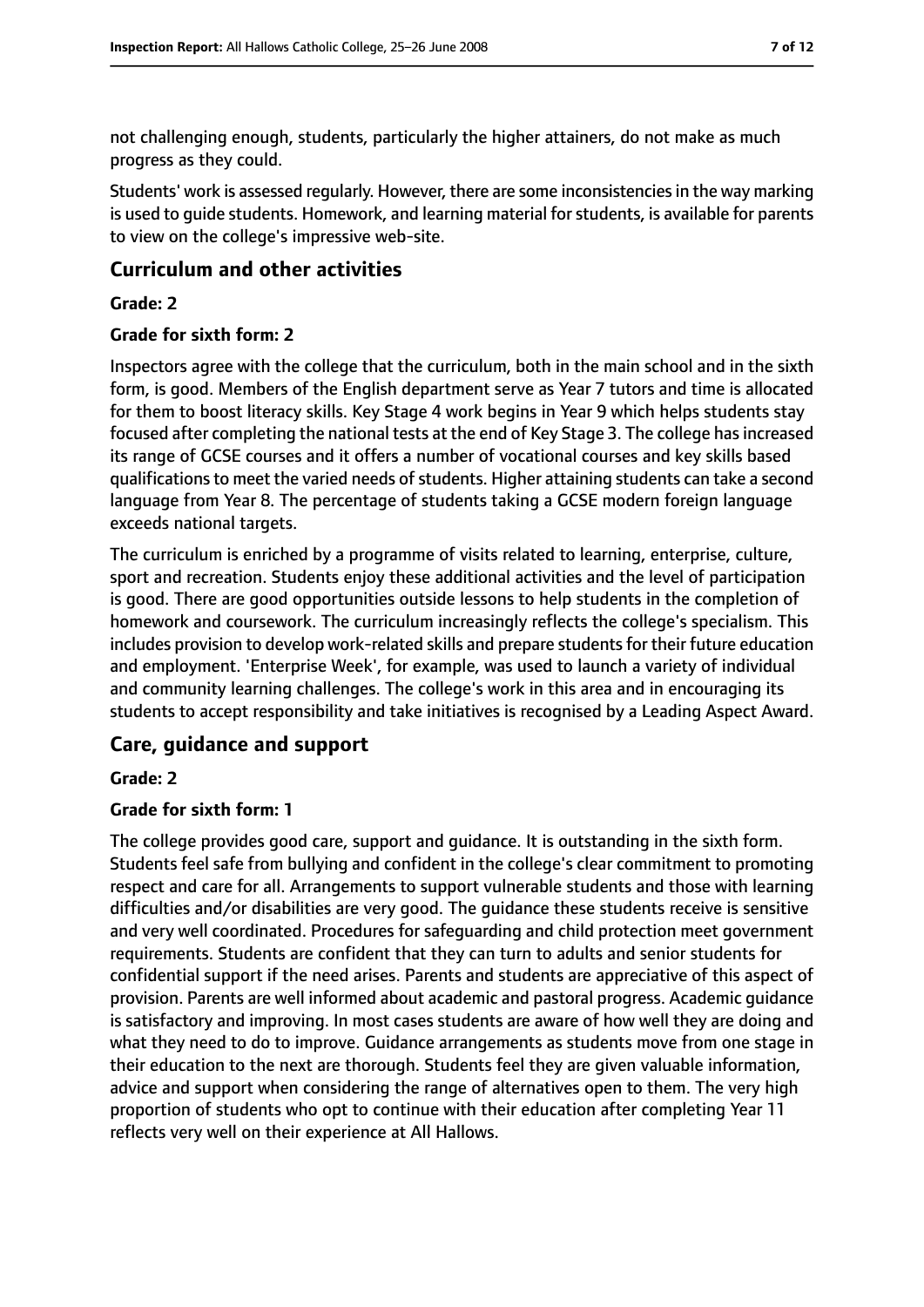# **Leadership and management**

#### **Grade: 2**

#### **Grade for sixth form: 2**

Leadership and management are good. The very clear direction of the headteacher has contributed significantly to the good improvement since the last inspection. The strong leadership has engendered confidence and support from the senior leadership team, middle leaders, staff, governors and the students themselves. Staff value the opportunities they have to collaborate with each other and to share good practice. The college has used its specialist status in Business, Enterprise and Ethics effectively to bring about improvement both in students' attitudes and in the quality of teaching and learning. The senior leadership team has put systems in place to ensure accurate monitoring, self-evaluation and effective improvement planning. There are regular reviews of student progress by senior and middle leaders alike. Systems ensure that underachievement is swiftly identified. However, the quality of self-evaluation and improvement planning varies considerably across subjects and some middle leaders have not yet undertaken training in data analysis to make them confident about its use. The college has been successful in reaching the challenging targetsit set itself to improve attendance, students' attitudes towards their learning, and the quality of teaching and learning. The college is set to reach current academic targets and has plans in place to increase the level of challenge next year. There are good links with partner institutions, universities, primary schools and the local business community. The college has an accurate view of its strengths and of what can be improved. There is now a tangible shared sense of purpose. The college provides good value for money and has good capacity to improve further. Governors are very well informed, involved in the everyday life of the college and are now well placed to act as critical friends.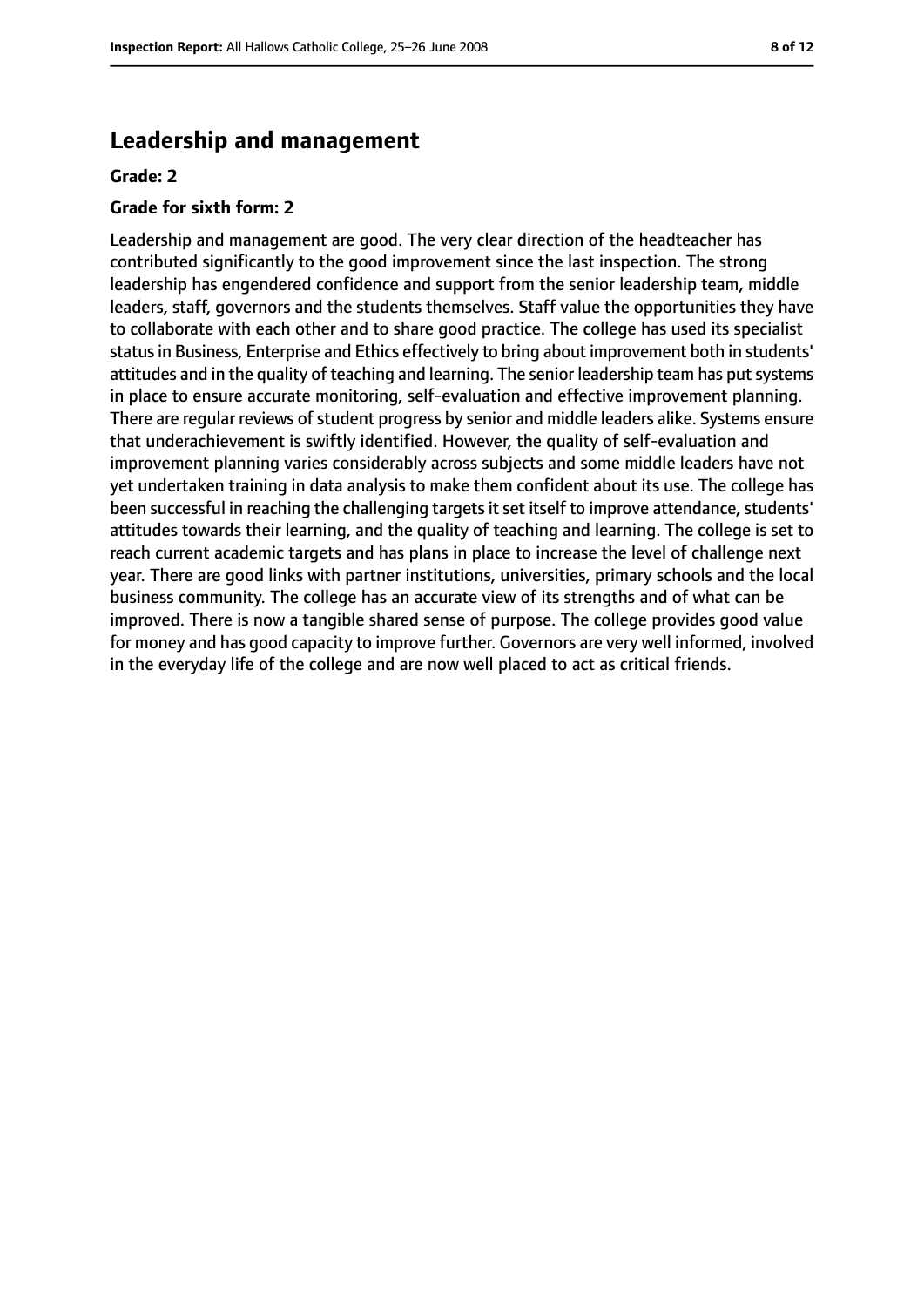**Any complaints about the inspection or the report should be made following the procedures set out in the guidance 'Complaints about school inspection', which is available from Ofsted's website: www.ofsted.gov.uk.**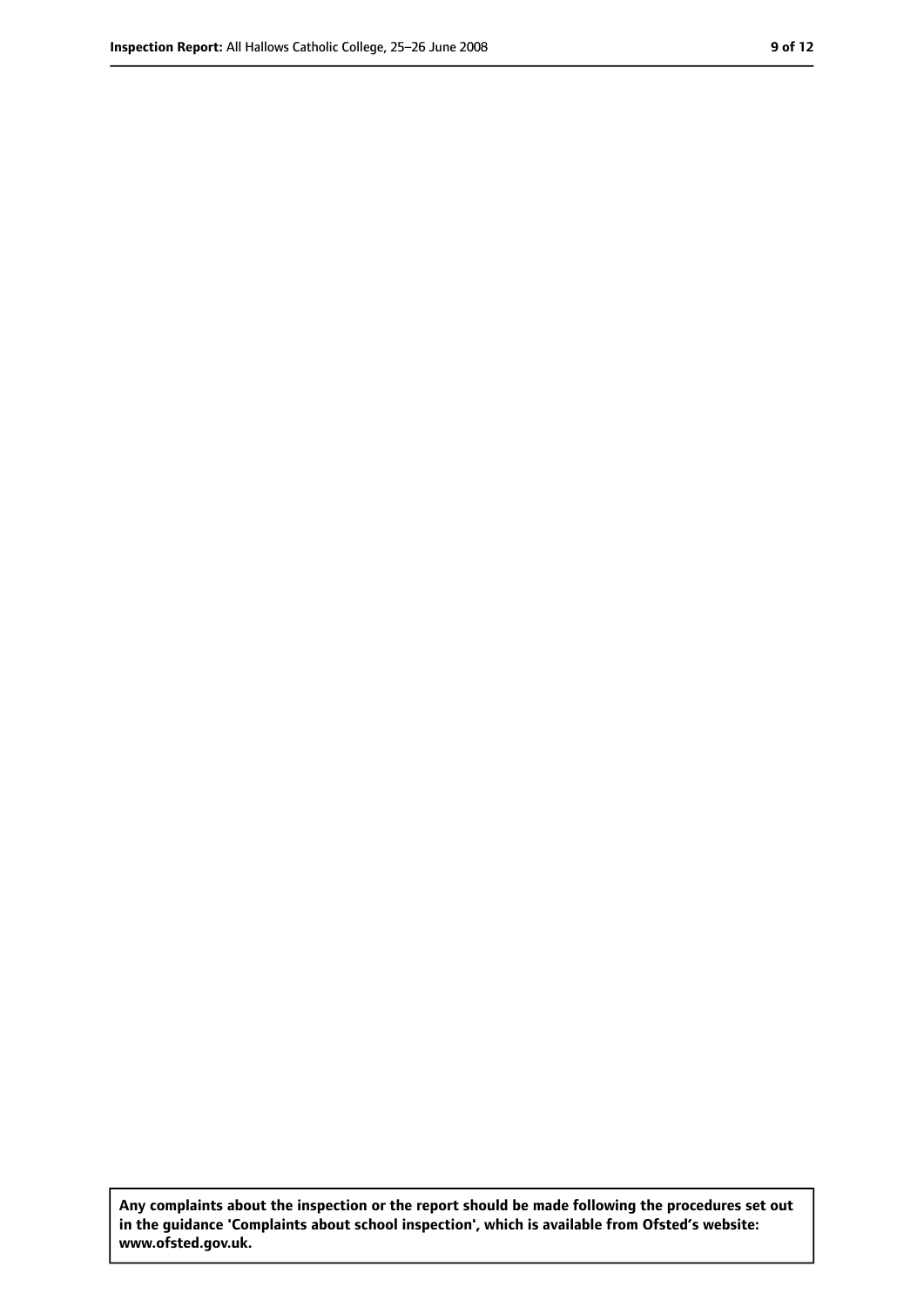#### **Annex A**

# **Inspection judgements**

| Key to judgements: grade 1 is outstanding, grade 2 good, grade 3 | <b>School</b>  | $16-19$ |
|------------------------------------------------------------------|----------------|---------|
| satisfactory, and grade 4 inadequate                             | <b>Overall</b> |         |

# **Overall effectiveness**

| How effective, efficient and inclusive is the provision of<br>education, integrated care and any extended services in meeting<br>the needs of learners? |     |     |
|---------------------------------------------------------------------------------------------------------------------------------------------------------|-----|-----|
| Effective steps have been taken to promote improvement since<br>the last inspection                                                                     | Yes | Yes |
| How well does the school work in partnership with others to<br>promote learners' well-being?                                                            |     |     |
| The capacity to make any necessary improvements                                                                                                         |     |     |

# **Achievement and standards**

| How well do learners achieve?                                                                               |  |
|-------------------------------------------------------------------------------------------------------------|--|
| The standards <sup>1</sup> reached by learners                                                              |  |
| How well learners make progress, taking account of any significant<br>variations between groups of learners |  |
| How well learners with learning difficulties and disabilities make<br>progress                              |  |

# **Personal development and well-being**

| How good is the overall personal development and<br>well-being of the learners? |  |
|---------------------------------------------------------------------------------|--|
| The extent of learners' spiritual, moral, social and cultural                   |  |
| development                                                                     |  |
| The extent to which learners adopt healthy lifestyles                           |  |
| The extent to which learners adopt safe practices                               |  |
| How well learners enjoy their education                                         |  |
| The attendance of learners                                                      |  |
| The behaviour of learners                                                       |  |
| The extent to which learners make a positive contribution to                    |  |
| the community                                                                   |  |
| How well learners develop workplace and other skills that will                  |  |
| contribute to their future economic well-being                                  |  |

# **The quality of provision**

| How effective are teaching and learning in meeting the<br>full range of the learners' needs?          |  |
|-------------------------------------------------------------------------------------------------------|--|
| How well do the curriculum and other activities meet the<br>range of needs and interests of learners? |  |
| How well are learners cared for, guided and supported?                                                |  |

 $^1$  Grade 1 - Exceptionally and consistently high; Grade 2 - Generally above average with none significantly below average; Grade 3 - Broadly average to below average; Grade 4 - Exceptionally low.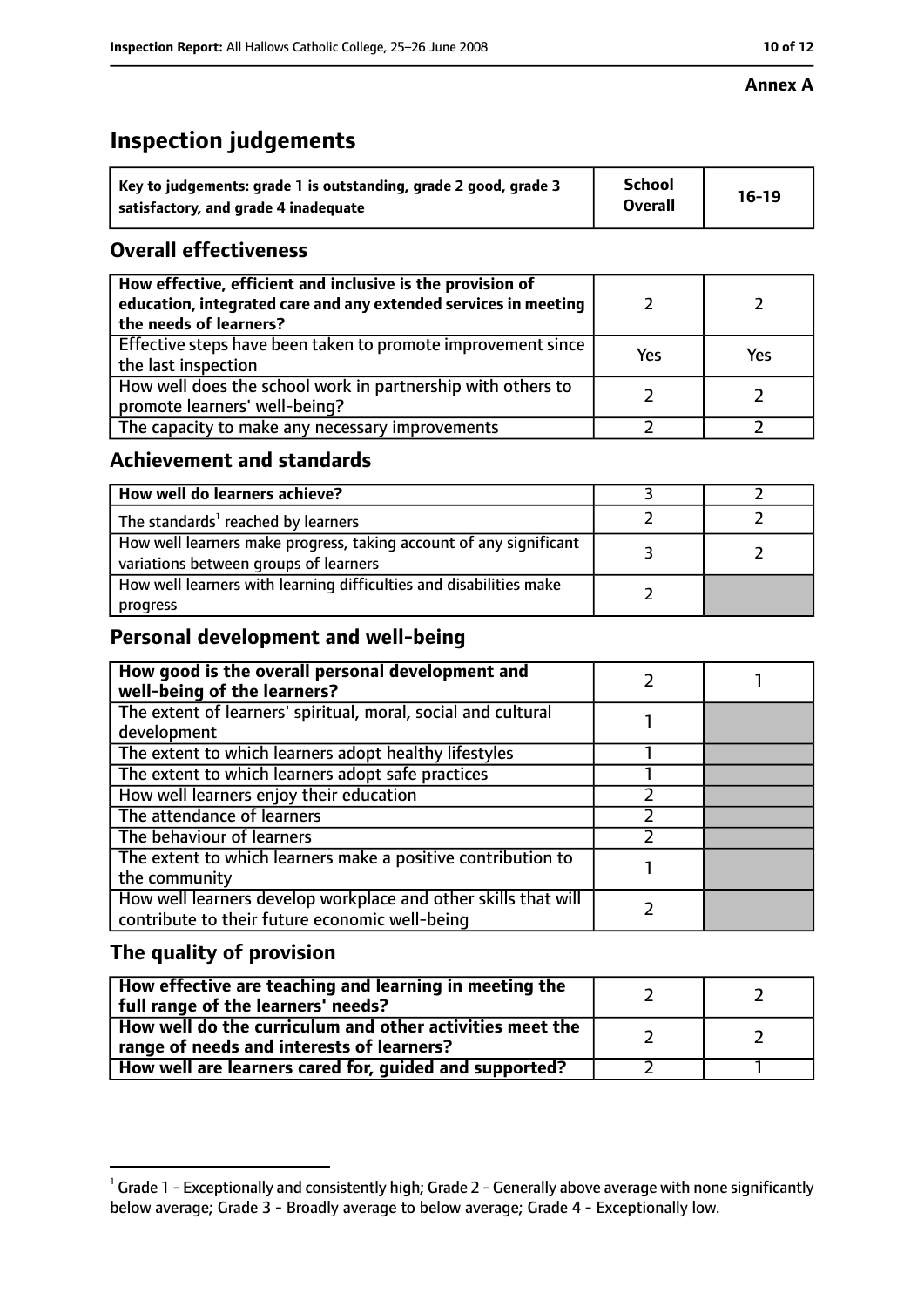#### **Annex A**

# **Leadership and management**

| How effective are leadership and management in raising<br>achievement and supporting all learners?                                                 | 7             |               |
|----------------------------------------------------------------------------------------------------------------------------------------------------|---------------|---------------|
| How effectively leaders and managers at all levels set clear<br>direction leading to improvement and promote high quality of<br>care and education | $\mathcal{P}$ |               |
| How effectively leaders and managers use challenging targets<br>to raise standards                                                                 | $\mathcal{P}$ |               |
| The effectiveness of the school's self-evaluation                                                                                                  | $\mathcal{P}$ | $\mathcal{P}$ |
| How well equality of opportunity is promoted and discrimination<br>tackled so that all learners achieve as well as they can                        | 7             |               |
| How effectively and efficiently resources, including staff, are<br>deployed to achieve value for money                                             | 2             |               |
| The extent to which governors and other supervisory boards<br>discharge their responsibilities                                                     | 2             |               |
| Do procedures for safeguarding learners meet current<br>qovernment requirements?                                                                   | Yes           | <b>Yes</b>    |
| Does this school require special measures?                                                                                                         | No            |               |
| Does this school require a notice to improve?                                                                                                      | <b>No</b>     |               |